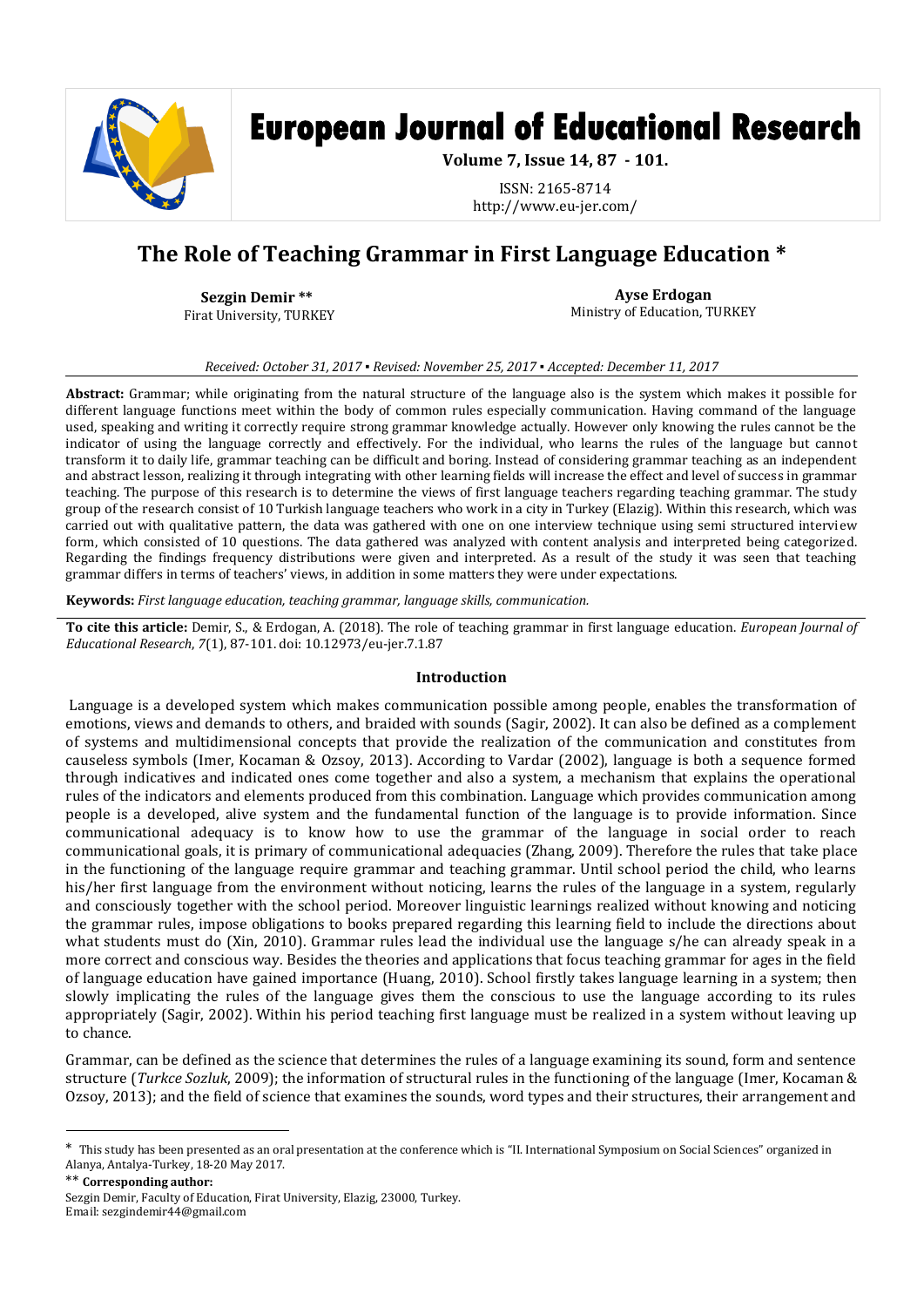functions in the sentences and also the rules concerning their conjugation (Erdem & Celik, 2011). Without teaching grammar, which enables students discover the nature of the language through patterns that make what is said, read and heard comprehensible; the language will become a batch of words (Azar, 2007). By means of grammar rules the individual can use the language with its all components however s/he likes.

Besides grammar skill and talent help students understand the written and spoken language right and correct it, also while using the language it enables them express themselves in a correct and fluent way and provide them develop their communication skills (Li & Song, 2007). The purpose of writing is to create sentences that are correct, complete and logic (Solikhah, 2017). At this point if grammar is being used functionally while a positive directional interaction is possible especially between writing performances, descriptive grammar, which aims defining and being defined grammatical factors, does not have a direct relation with writing skills (Fearn & Farnan, 2007). Teaching grammar includes word attack skills in which the information about language is given and supportive, explanatory and organizer teaching techniques (Erdem & Celik, 2011). Since it has become a routine for grammar learning domain –with a habit coming from the past- to be performed through definition/rules/example based with lectures based on memorization, teachers firstly gives the definition with traditional application and then tries to make the rule to be memorized through examples (Gocer, 2015). Since traditional teaching applications possess an extremely normative style in an overbearing manner telling students what to do all the time, it causes failures in the implementation phase (Peng, 2017). Teaching grammar is not a field that gives theoretical information or does not aim to teach students certain definitions and rules (Sagir, 2002). From this point of view rules of a language must be taught co-coordinately with other learning domains and provide integrity among learning domains. Vocabulary teaching was often limited to presenting new items that appeared during reading, or sometimes listening to text (Bozavli, 2017). However, large texts are more effective in improving the existence of students, as they reveal expressions, words, grammar and speech as all text-centered teaching (Yusu, 2014). The grammatical translation approach, the cognitive approach, the communicative approach and the voice-language approach belived the grammatical role in language teaching should play with slight variations (Peng, 2017). The texts in the course books besides developing the reading and comprehending skills of the student make them perceive the rules of the language as well. However the skills of the students, who do not know fundamental concepts for example the sentence structure, will be affected negatively (Rättyä, 2013). This situation besides handicapping the academic success of the individual, whose grammar skills is not adequate; also affect the will of expressing himself or herself in a negative way. In language teaching studies on how texts will be chosen and treated must be carried out and in order to develop language skills learning with text is performed instead of teaching the text (Gunes, 2013). The major part of the grammar teaching is morphology. Morphology; includes knowing the roots that forms the word, existing stems, affixes, with their function and type, and perceiving the functions of these factors (Sagir, 2002). A student who understands morphology and the functions of the affixes enriches his or her vocabulary learning the ways to produce words. Vocabulary, all the words of a language is the total of words that take place in the vocabulary of a person or a society (Korkmaz, 1992).

Lexicology is one of the extensive issues of the language teaching. In order to make the rules that belong to words and words groups be comprehended texts are utilized after theoretical information. The student who learns theoretical information concerning word types develops skills concerning word types instead of memorizing the information making applications with different texts. At this point the goal is to conceive why the word is used for and is to use according to its function. Iscan, explains functional grammar as determining using the task and lexical units of a language in a certain text, why they are used and which function they fulfill (2007). Functional grammar besides analyzing the structures of fundamental linguistic unit as rhetoric tools reveals the ability of learners in defining and performing linguistic units (Xu & Zhang, 2015). In addition to how written and spoken language is functioned in different social condition is being emphasized, explaining how texts work beyond the sentence level, how different texts are structured and indicating how it changes according to the users of the language, an explanatory approach is adopted (Feng, 2013). Lexicology must be given according to the purpose of use in the sentence, it must be conceived that the function of the word can change depending on syntax. Word types not only must be given by names; the students must feel existence-name relation, existence-quality/determinative (adjective) relation, existence-succession (pronoun) relation, verb-condition/time/place/amount etc. (adverb) relations continuously (Sagir, 2002). Hence in forming sentences they use the types of words according to their place and function. The student, who acquire lexicological information and use the word and word groups appropriately, can make correct expressions in terms of language. Through correct instructions of the teachers the students can make it out of linguistic uses in sentence level from context and then carry out regarding rules to real situations (Bao & Sun, 2010).

Semantic processing is necessarily involved in deciding if a sentence is grammatical or not (Gutiérrez, 2017). Meaning; is what is understood from a word, statement, behaviour and phenomenon, deduction; semantics on the other hand is the field of science that examines words in terms of their meanings, features and meaning events (Sagir, 2002). The student who conceives the meaning features of the language can convey his or her thoughts with a rich expression as long as s/he pays attention to orthographic rules. A great number of studies were carried out on the beliefs of teachers about teaching grammar, and it was seen that some of them defined it as teaching rules, some defined as a form that provide a basis for use, and some of them as a tool in expressing the meaning (Alghanmi & Shukri, 2016). At this point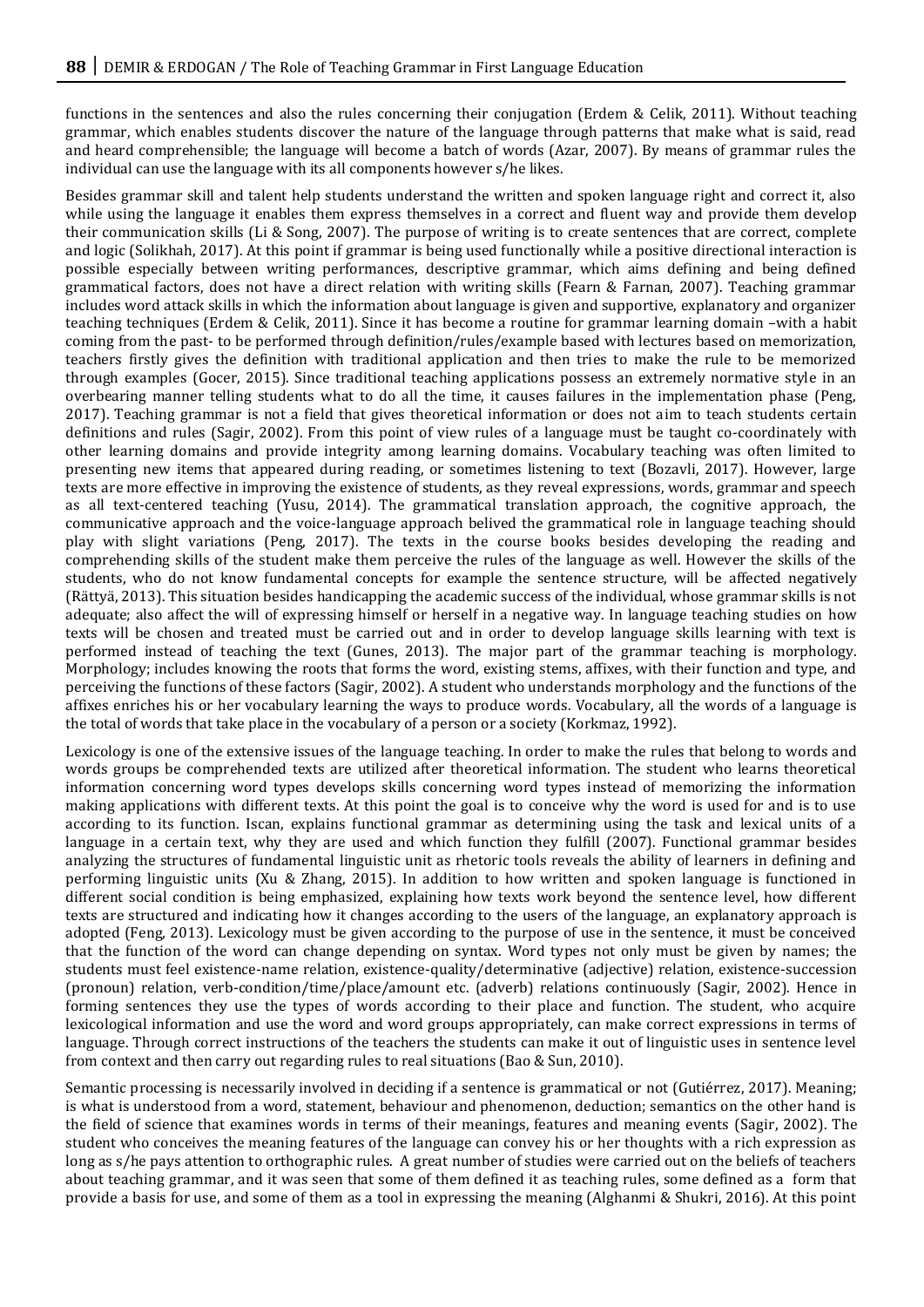no matter what our intention is for realizing grammar teaching, this situation does not change the place and importance of grammar in language teaching. It is thought that it is not probable for students to learn and use the language well without good grammar knowledge (Irzawati & Asiah, 2013).

### **Methodology**

This research, in which interview technique was used, is phenomenological type from qualitative patterns. It is a research pattern originating from philosophy and psychology realized in order to describe common meaning of experiences regarding a phenomenon (Creswell, 2016b; 2016a). In such researches trust and empathy centered interviews are made for determining the experiences and meanings regarding phenomena (Buyukozturk, Kilic Cakmak, Akgun, Karadeniz & Demirel, 2014). Qualitative studies are carried out in three ways which are interviews performed with open ended questions, direct observations and written document analysis; and with content analysis the experiences and perceptions of the participators are attempted to determine (Patton, 2014). The study group of the research consists of 5 female and 5 male totally 10 Turkish language teachers who work in the city centre of Elazig. When it is convinced that adequate data is gathered the sample process is completed. In conclusion in qualitative researches, in which interview technique is used, the magnitude and multitude of sample number is not important yet whether the data gathered from the sample fulfils the information amount needed (Turnuklu, 2000). All of the teachers participated in the research work for the government and they have 1-15 years of experience in teaching.

| Table 1. Information of the participators |              |   |
|-------------------------------------------|--------------|---|
| Gender                                    | Female       |   |
|                                           | Male         |   |
| <b>Education state</b>                    | Graduate     | 8 |
|                                           | Postgraduate |   |
|                                           | 1-5 years    | 4 |
| Service period                            | 6-10 years   | 3 |
|                                           | 11 and above |   |

### *Research Goal*

The purpose of this study is to determine the views of teachers regarding grammar teaching in elementary school secondary stage Turkish lessons. For this general purpose it is aimed to determine the views on text based grammar teaching, grammar activities in workbook, enriching the vocabulary of the students, acquiring orthographic skills, conceiving the structure features of the words, acquiring knowledge and skills on word types and syntax, the standard use of language and conceiving meaning features.

#### *The Development of Data Gathering Tools*

Within the research a 10 question interview form was used as data gathering tool. In one on one interview, through the information, opinion, behavior and attitudes of the participators it was attempted to determine together with their reasons recording the data (Karasar, 2009). In order to make the interviews productive it was aimed to develop the participators idea variety and different point of views; it was demanded to provide independent thinking with open ended questions. In order to realize semi structured interviews the participators were addressed follow-up questions when it was needed. While developing the items in the concerning interview form firstly literature was scanned and a draft was developed. It was aimed to concrete the different dimensions of the research phenomenon of each item within this draft scale. The draft scale was presented to the views and evaluations of 5 Turkish language teachers, who work actively, in order to determine the deficiencies and inadequacies. In addition content validity was attempted to provide presenting the views and evaluations of academic members who work in Firat University and Kilis 7 Aralik Universitiy. Considering the views and evaluations of the participators and academic members the scale was finalized and was ready to be used in the interviews.

#### *Analyzing of Data*

The data obtained from the one on one interviews carried out, were written by the researchers on computer. Within this research which was carried out in qualitative pattern content and descriptive analysis were used for the analysis of the data. Within these types of researches coding, separating into fractions, labelling each unit determined and based on the participators' own words, the expressions of the researchers and concepts used in social studies it is aimed to group the codes determined under themes (Creswell & Plano Clark, 2015). Similar answers were categorized bringing together, the frequency of the answers in all replies were indicated in tables and concerning frequency was interpreted right under the tables.

In order to enable the transmissibility of the research the participators were informed about the process in a detailed way. After recording the data which was written was read to the participators, checked and by this way the credibility of the research was provided. As a result of the coding performance carried out independently by two different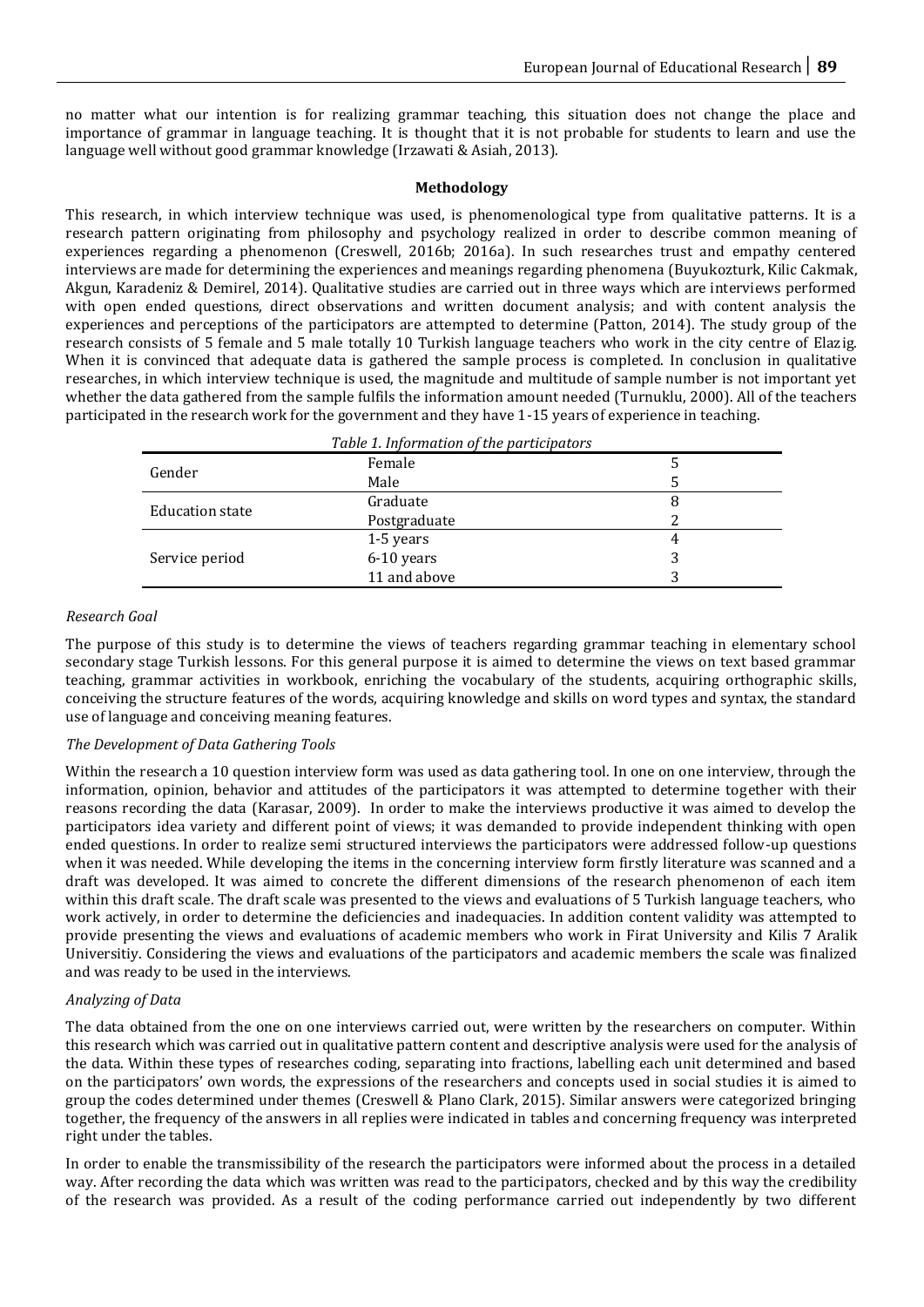researchers, the analogous codes were divided into analogous and disparate codes and then multiplied by 100 and concord percentage was evaluated as 82% and this result was considered adequate in terms of "coder reliability" (Miles & Huberman, 2016). Coder reliability is defined as coding the same text in the same way by different coders independently or coding of the same text by the same coder in the same way at different times. On the other hand category reliability is categories' being clear and accurate (Bilgin, 2014). Therefore literature was utilized in order to enable categories that were created by the researchers, be clear, accurate and intelligible. Ultimately, in such qualitative researches coder and categorizing reliability is quite important (Sonmez & Alacapinar, 2016).

## **Findings / Results**

In this part of the research in accordance with the sub-purposes determined the findings determined was analyzed with content analysis method and categorized:

| Text based grammar teaching     | <b>Positive</b> | <b>Negative</b> |
|---------------------------------|-----------------|-----------------|
| Text based teaching             | 9               | 3               |
| Concreting                      | 4               |                 |
| Association of learning domains | 2               |                 |
| Activity based teaching         | 2               |                 |
| Vocabulary                      |                 |                 |
| Teachers' qualification         |                 | 3               |
| Accordance to the child         |                 | 2               |
| Adumbration method              |                 |                 |
| Integrative approach            |                 |                 |
| Cognitive skills                |                 |                 |
| Use of theoretical information  |                 |                 |

| Table 2. The participators' views regarding text based grammar teaching |  |
|-------------------------------------------------------------------------|--|
|                                                                         |  |

P-5. In order to enable the child acquire fundamental language skills on the basis of a text is important in terms of the student's seeing a concrete example. It is important in terms of reinforcing the information learned in theory on a text. However the texts chosen must be adequate in terms of grammar. The texts from the valuable works of the poets and writers, who are important in our literature, can be chosen. The literacy value of the texts and their efficacy in terms of grammar can be discussed.

P-7. No matter how grammar teaching is text based in the program I think it still has not settled yet. There are still some teachers who lecture grammar as a separated course and dictate a separate notebook. The reasons for this can be not being able to adapt new letting the old systems go, teaching style etc. I think it should be given within the text.

P-10. Together with the new curriculum the students are given an application based education which can distinguish the piece from the whole rather than theoretical information. In my opinion it is more useful for students to make applications on a text in which they can make sense of instead of learning grammar theories that can be found almost everywhere.

Besides a part of the participators state that language skills can be acquired with text based grammar teaching they expressed that grammar teaching after reading and comprehension studies is more effective in grammar teaching. Through the help of the texts learning domains can be integrated on the other hand it was stated that the texts in the course books were not qualified enough. The acquisition of language skills through texts causes the questioning of the quality of the texts chosen for course books. Another view emphasized is that the texts chosen were not appropriate to the accordance to the child principle. The works of the poets and writers who are important for our literature do not take place in the course books adequately this situation is considered as negativity. A qualified learning is possible through the implications of grammar rules with the help of the text; however as long as classical methods are followed it is said that teachers cannot go beyond the theoretical part of the language. In addition it was stated that listening texts do not include subjects regarding the acquisition of high level of thinking skills. Whereas grammar teaching which is expected to be performed in a way to integrate four basic language skills must be carried out as text based. At this point teachers must always worry about their teachings and taking feedback about their teaching behaviors constantly must search for the ways to develop classroom applications after recognizing their weak points (Ezzi, 2012). In contemporary world while information and the methods of teaching and learning it change rapidly the teaching occupation which has a dynamic structure cannot close itself to change. Also there are positive thoughts regarding theoretical information that belong to the language can be applied to the texts through the activities that take place in workbooks, the rules that belong to the language can be concrete with the help of the texts and by this way it enables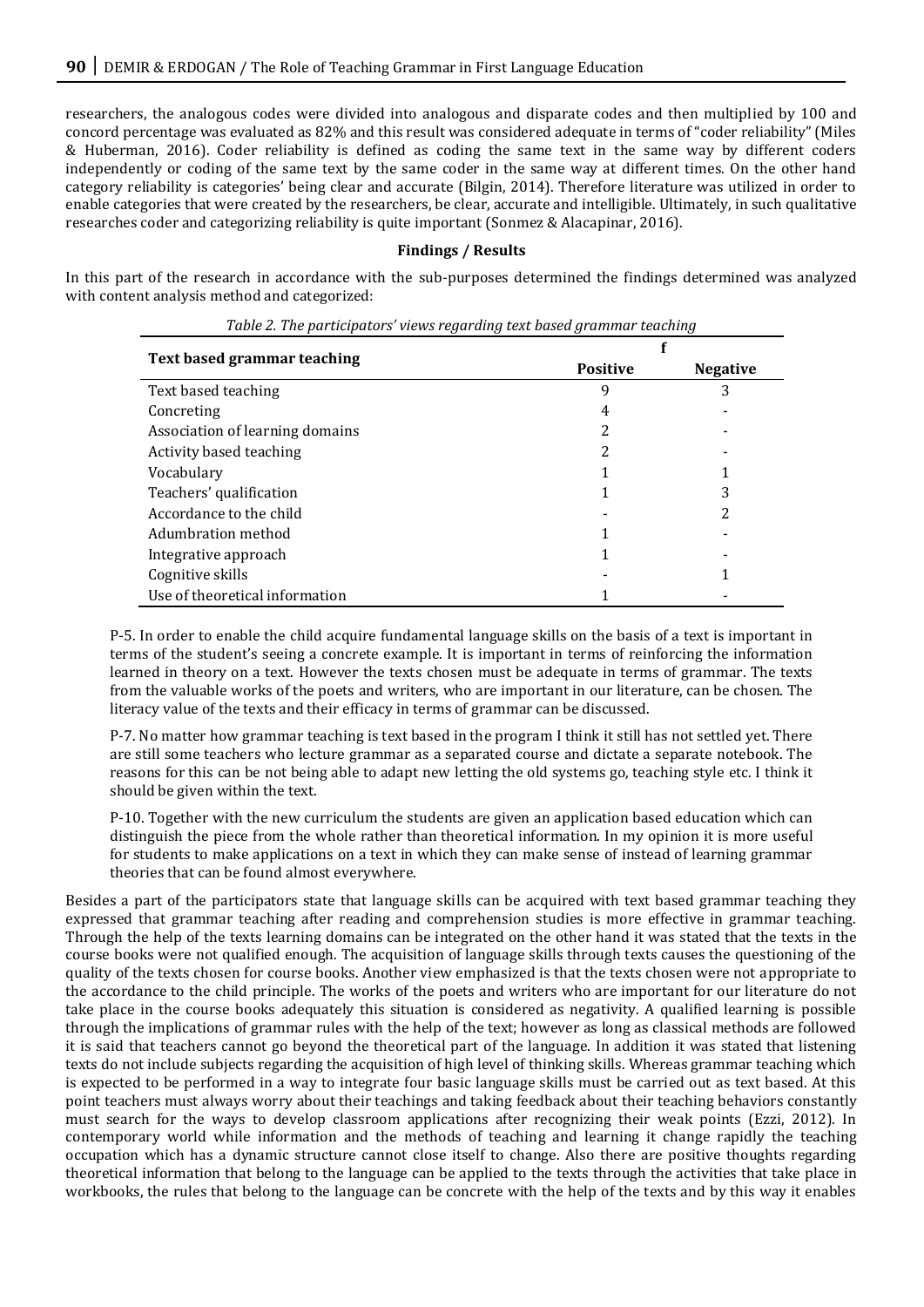active learning. Through constructivist teaching approach giving students a range of activities and application opportunity and the acquisition of independent thinking skill are aimed (Wornyo, 2016).

| rable 5. The participators views regarding activity based grammar teaching |                 |                 |
|----------------------------------------------------------------------------|-----------------|-----------------|
|                                                                            |                 |                 |
| <b>Activity based grammar teaching</b>                                     | <b>Positive</b> | <b>Negative</b> |
| The number of activities                                                   |                 | 3               |
| The quality of activities                                                  |                 | 8               |
| Accordance to the child                                                    |                 | 2               |
| The language used                                                          |                 | 2               |
| Simplifying teaching                                                       |                 |                 |
| Student centered approach                                                  |                 |                 |
| Memorization                                                               |                 |                 |
| Exam based applications                                                    |                 | 2               |
| Text-activity rapport                                                      |                 |                 |
| Vocabulary                                                                 |                 |                 |
| Concreting                                                                 |                 |                 |
| Method preference                                                          |                 |                 |

*Table 3. The participators' views regarding "activity based grammar teaching"*

P-1. The activities in secondary school books provide convenience for the teacher concerning the subjects of grammar being comprehended. However these activities must be prepared more carefully because we come across with faults.

P-2. In order to make the subject reinforced and comprehended better I think it is adequate. However in some activities the questions are not clear and comprehensible enough. In such questions we have to explain how the students must solve the problem again. Even in some activities we score out the question or the example and try to make it clearer with our own words.

P-3. The number of grammar activities is not enough. They cannot be used in terms of making the subject be comprehended. In addition there are some examples wrong. The books must be reviewed again. The same mistake is repeated two years over and over, which shows that the books do not undergo an investigation.

The participators stated that the number of the grammar activities that take place in workbooks is not enough, similar examples are repeated constantly, and there are mistakes in terms of content in the activities, the activities are generally incompatible with the texts, they are unqualified in terms of making grammar skills be comprehended, and inadequate in terms of enriching vocabulary. Since an intelligible language is not used it was stated that the activities are not students centered and therefore they are not appropriate for individual learning. Herein providing introspection opportunity, enable them find their own solutions in learning domains, directing to creative activities, appropriate for developmental features of the students using computer programs in specific and technology in general might be useful (Arulselvi, 2011).The research, which was in experimental pattern, carried out by Naba'h indicates that computer based activities are effective in terms of students' superior visuality, increasing self-confidence, being for several senses. (2012). The use of visual materials appropriate for the content of the lesson and subject make the learning concrete and permanent. Also the negative views regarding the activities are not prepared according to the children, the rules that belong to the language cannot go beyond being abstract are remarked. It was stated that with the wrong method preference the grammar skills are tried to be comprehended with an exam based approach and because of rote learning education learning is not performed exactly. At this point since a lot of teachers possess teacher based perspectives in which students participation does not exist they feel worried in terms of teaching grammar (Corzo, 2013). Since it is the student who is expected to realize learning s/he must take a more active role within the process and learning must be performed with students based approach. Not including activities regarding central exams in the workbooks is another criticism mentioned. Apart from all these views there are positive statements expressing that the activities are qualified, and they simplify grammar teaching. The attitude of constructivist approach to grammar; is to use students based teaching and learning activities that make students active (Wornyo, 2016). The questions in the activities given according to the text; must be such as to motivate the students, draw their attention, direct to studying, clear the subject lectured in mind and develop language and mental skills (Gunes, 2012). Since language skills mostly carried out through texts the grammar rules that will develop and complete language skills must be related with the text (Gocer & Sayin, 2014).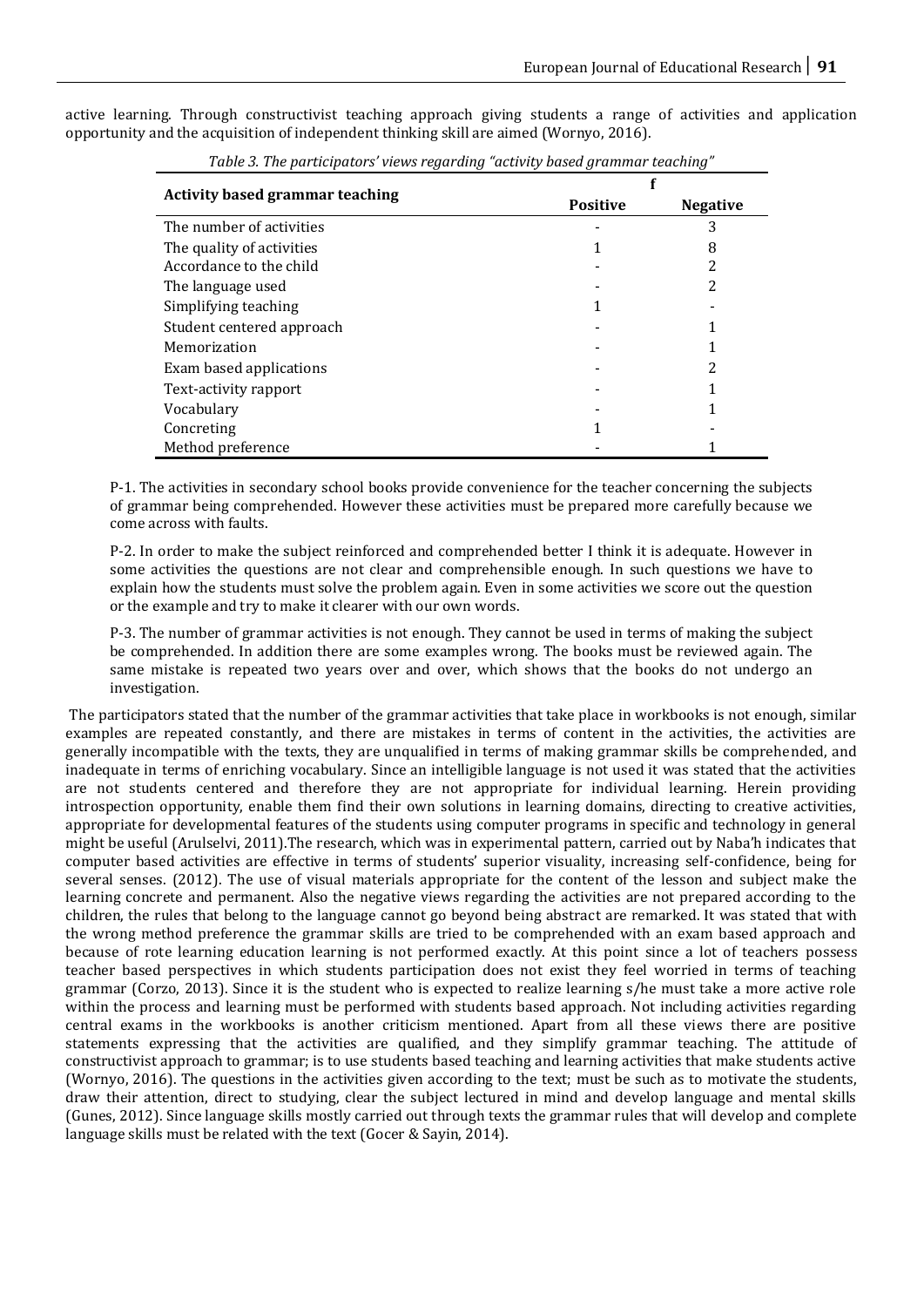| <b>Vocabulary</b>               | <b>Positive</b> | <b>Negative</b> |
|---------------------------------|-----------------|-----------------|
| Association of learning domains | 3               |                 |
| Text based teaching             | 2               |                 |
| Word teaching                   |                 | 4               |
| Reading skill                   | 2               |                 |
| Use of word                     |                 |                 |
| Transferring to life            |                 | 2               |
| Teacher effort                  |                 |                 |
| Activity qualification          |                 | 2               |
| Preference of functional words  |                 |                 |
| Environmental factors           |                 |                 |
| Repeated activities             |                 |                 |
| Teaching phrases                |                 | 2               |
| Cognitive skills                |                 |                 |
| Semantic relations              |                 |                 |

*Table 4. The participators views regarding "contribution to vocabulary"*

P-1. What is essential in developing the vocabulary of the students is the learning the words inferring from the context of the text. The students confirm their guesses with the help of a dictionary. However while teaching grammar the examples given can be used as a tool in developing the vocabulary of the students. Using the spiral learning method in the examples given both the meaning of the word and the meaning of it in the whole sentence can be asked to the students and also the grammar subject can be given.

P-4. It requires high performance of teachers. The shallowness of the course books caused teachers to find different texts. The activities mentioned are left to the mercy of the teacher.

P-9. The repetition of the same activities constantly and the inadequacy of the existing activities are handicaps for the students comprehend these words. The books are inadequate in terms of word number. The students do not have to think about proverbs and idioms. The books presents match activity to have this subject comprehended, instead of this if activities that will lead students think about the subject permanent learning will be performed.

The texts in the course books do not introducing different words to the children; the choice of the texts, the quality of the activities prepared regarding these texts and the repetition of similar activities are the negative opinions the participators mentioned. It was stated that the functional words, that the children can transform into their daily lives, not being included in the word preferences affects the enrichment of the child's vocabulary negatively. This is underlying inefficiency of not being able to express oneself in a correct and effective way. In addition it was said that preferring the match activities based on rote learning without considering the meaning dimension of the idioms and proverbs that enrich the vocabulary of the child, affects high level of thinking and interpreting skill of the child negatively. On the contrary it was remarked that the reading and comprehension studies carried out on texts develops the vocabulary of the child, acquiring language skills integrating learning domains will develop the vocabulary of the child. It was asserted that the acquisitions of these skills will increase according to the effort of the teacher. At this point the teacher can perform application such as class discussions that will increase the participation and motivate the students, speaking competitions, creating a language corner, creating a language club, problem solving activities, role playing etc. (Bao & Sun, 2010).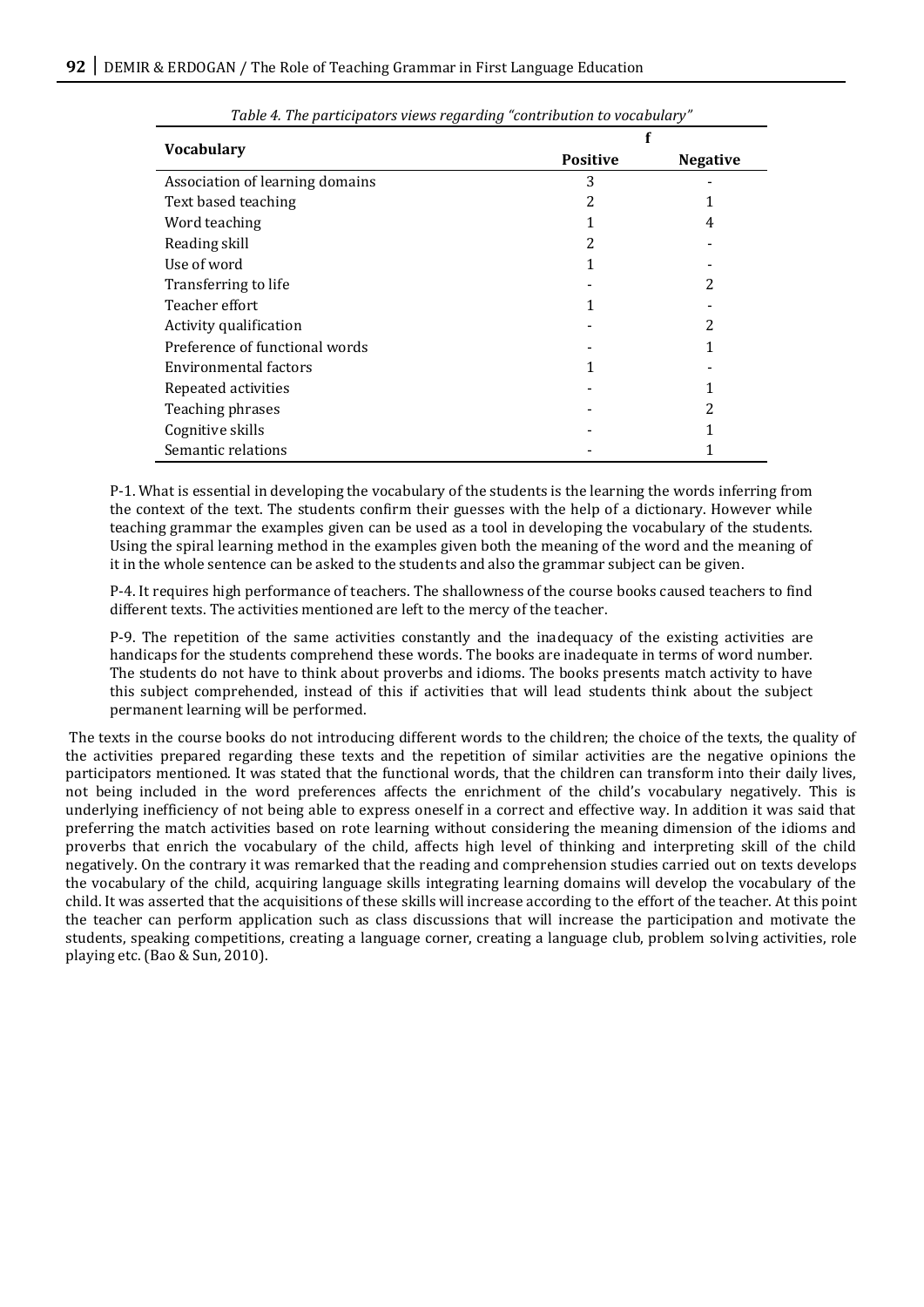| The writing and punctuation skill   | <b>Positive</b> | <b>Negative</b> |
|-------------------------------------|-----------------|-----------------|
| Model teacher                       | 2               |                 |
| The quality of the activities       |                 | 2               |
| Memorization                        |                 |                 |
| Exam based applications             |                 | 1               |
| Active learning                     |                 |                 |
| Writing mistakes                    |                 | 2               |
| Writing and punctuation association |                 |                 |
| The number of activities            |                 | 4               |
| Curriculum                          |                 |                 |
| Learning skill                      |                 | 2               |
| Concreting                          |                 |                 |
| Spiral teaching                     |                 |                 |
| Content validity                    |                 | 2               |

P-7. The acquisitions concerning writing and punctuation are available in the curriculum. I think the curriculum can give writing and punctuation adequately however we see that the students have trouble in comprehending orthographic rules. The curriculum must make writing and punctuation subject more concrete.

P-8. By the help of grammar teaching the children try to obey the orthography rules. Although they have difficulty in the beginning since writing and punctuation is mentioned again by the time passes they try to write flawless.

P-10. I think it is adequate in having punctuation marks comprehended. However in the activities within the course books there are not many activities concerning writing and punctuation. Although writing and punctuation is a very extensive subject I think concerning activities are not adequate.

Within the research it was stated that the activities did not include all orthographic skill, the words of which writing is confusing were not included adequately, and from this point of view the activities must be included in the workbooks after expanding each year, exam based and rote education and also the abstractness of the orthographic rules lead to learning difficulties from time to time. It was stated that within the books existing writing mistakes cannot be accepted and the books must be prepared more attentively. Some recommendations were determined regarding the teaching orthography skills in integration, teachers' showing model behaviors, the activities' being qualified and adequate. The punctuation marks; have an important place in language education since they provide determining establishing an exact communication, simplifying the comprehension of writing, parts of speech, distinguishing inner sentence, parenthetical sentence and clause, tune, emphasis and pauses (Uludag, 2002). In the acquisition of orthography skill emphasizing the writing learning domain, the students must be let see their mistakes on the texts they write and they must be provided to learn the correct uses instead of the wrong ones. Writing the words correctly and using punctuation marks in the right places the skill of expressing emotions and ideas by writing effectively must be acquired. If the teachers analyse the mistakes systematically they know what is learned, which strategies are used; and the students can know their weak points analyzing their mistakes (Bao, 2015).

| <b>Comprehension of structural features</b> |                 |                 |
|---------------------------------------------|-----------------|-----------------|
|                                             | <b>Positive</b> | <b>Negative</b> |
| Word structure                              |                 |                 |
| Accordance to the child                     |                 |                 |
| Foreign language effect                     |                 |                 |
| Syntax                                      |                 |                 |
| Semantic preference                         |                 |                 |
| The quality of the activities               | 3               | 2               |
| Text based teaching                         |                 |                 |
| Vocabulary                                  |                 |                 |
| Concreting                                  |                 |                 |

*Table 6. The participators views regarding "having constructional characteristics comprehended"*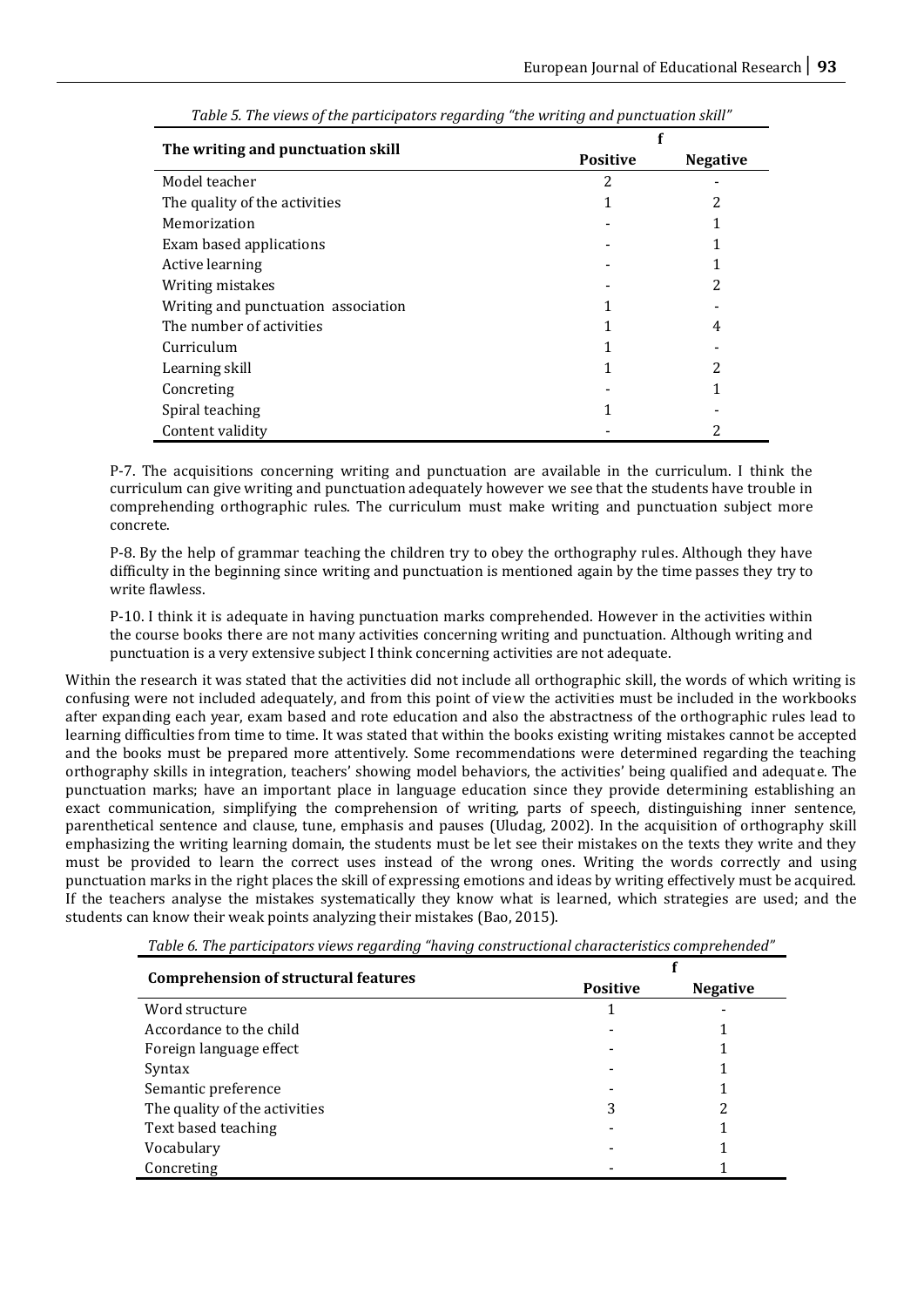P-1. We meet the structural features of the words in 6th grade as grammar. By the help of this subject the word producing talent of the students is developed.

P-7. I think grammar activities can make students to comprehend the word structure subject. Adequate activities are included regarding this. However if the structure of the word is made more concrete it will be comprehended better.

P-8. While the students are examining the structural characteristics of the words in grammar firstly they try to analyze the words with an approach of just like a scientist.

Within the research negative views were determined such as in the first language education structural information cannot be concreted, the activities appropriate for the accordance to the child principle are not prepared, the text preferences are problematic, the activities are not efficient in making the students comprehend structural information, and inadequacies regarding the use of inverted sentences. The use of the words chosen regarding making the students comprehend structural information of the word out of real terms and the use of foreign words were indicated as other problems. Whereas as a result of a good language education the students will find the opportunity to compare the grammar structure of the target foreign language with their languages and solve problems (Singaravelu, 2014). Within the context of first language while structural information makes students to acquire the skill of producing new words, it must avoid staying uninformed about the foreign words spoken within the period they live. This situation will ease up the foreign language education. On the contrary there are positive views stating that they consider grammar learning domain's activities prepared regarding the comprehension of structural features of the words adequate, together with the word production skill of the children it can enrich their vocabulary. The children who can comprehend the structural features of the words, the functions of the affixes can include new words to their vocabulary acquiring word production skill.

| Having word types comprehended      | <b>Positive</b> | <b>Negative</b> |
|-------------------------------------|-----------------|-----------------|
| Learning habits                     |                 |                 |
| Functional grammar                  |                 |                 |
| Accordance to the child             |                 | 2               |
| Preference of the method            |                 |                 |
| Curriculum                          |                 | 2               |
| The quality of the activities       |                 |                 |
| The use of words in different types |                 |                 |
| <b>Books</b>                        |                 |                 |
| Social learning                     |                 |                 |
| Learning by intuition               |                 |                 |

*Table 7. The views of the participators regarding "having word types comprehended"*

P-1. The students, who learn the word types in the context of grammar, can tell in which it is used as a noun, in which sentence it is an adjective, in which sentence it is adverb or relative clause.

P-4. "The types of the words" that take place in the secondary school curriculum is very important in terms of grammar. However within the intense program I think it is inadequate in teaching the word types. Especially the books and the activities are inadequate in my opinion.

P-7. I think the word types, is the grammar subject comprehended best among the grammar activities. The number and the variety of the activities that will make the students comprehend are included. The information about a word type is included within the teacher's guide rather than the activities. The teacher firstly informs the students about the subject in details, and then conducts the activities. If this process proceeds steadily the students will understand the subject very well.

A part of the participators stated their negative views regarding the quality of the activities chosen, the accordance of these activities to the child, method preference and the use of words in different types. Especially it was stated that the acquisitions that belong to the word types were not planned in the program. Some stated that learning domain of grammar make the students to acquire the information and the skills regarding word types and can make them comprehend the functional features of the words. It was expressed that the students who learn the first language from the social environment can reflect these experiences to the school environment. The researches of first language indicate that the language teaching efforts should not be limited with the explanation of linguistic characteristics within the oral or grammatical context; they oblige the realization of it in an integrated coordinative process in social and cultural context (Xu & Zhang, 2015). The individuals who learn the first language primarily from the close environment come to school with certain acquisitions and build new acquisitions on this readiness. The quality of the activities that take place in workbooks must enable the child to intuit the word type regarding the use of it in the sentence. In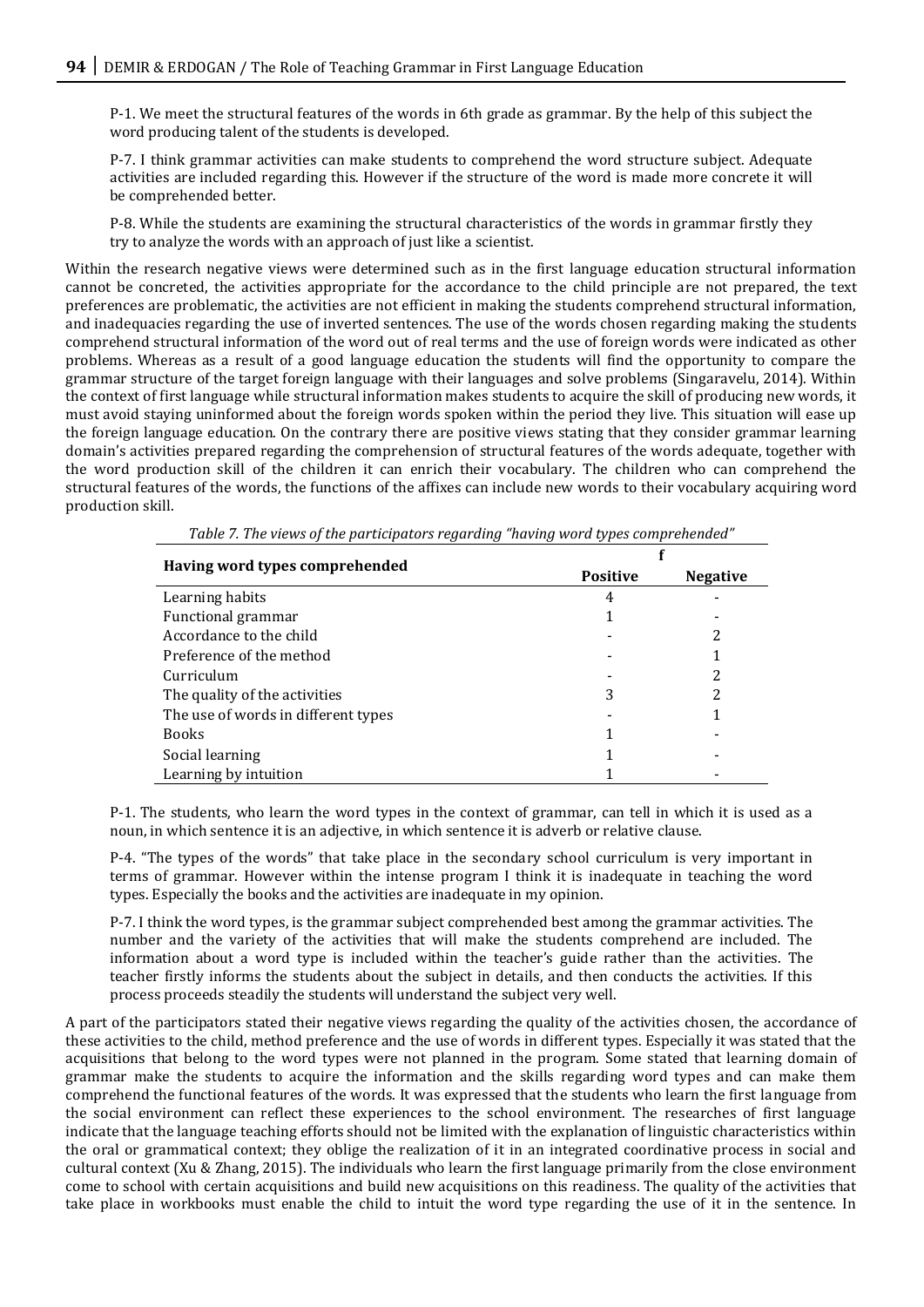conclusion it can be said that the word gains task and meaning within the sentence and for what reason the word is used within the whole is recognized.

| Table of the participators views regarding thaving syntax skills comprehended |                 |                 |
|-------------------------------------------------------------------------------|-----------------|-----------------|
|                                                                               |                 |                 |
| Having syntax skills comprehended                                             | <b>Positive</b> | <b>Negative</b> |
| Learning habits                                                               | 5               |                 |
| Functional grammar                                                            |                 |                 |
| Environmental factors                                                         |                 |                 |
| First language consciousness                                                  |                 |                 |
| Pronunciation                                                                 |                 |                 |
| Syntax skill                                                                  |                 | 2               |
| Ambiguity                                                                     |                 |                 |
| Preference of inverted sentences                                              |                 |                 |
| Time                                                                          |                 |                 |

*Table 8. The participators' views regarding "having syntax skills comprehended"*

P-2. The most of the mistakes made by the students regarding the choice of appropriate words are caused by the negative transfers they make from their first languages. First language awareness must be created. The use of words for wrong meaning must be emphasized. In terms of emphasis, pronunciation and appropriateness to the value the words must be uttered and lined up correctly.

P-7. The subject of parts of speech, which is an 8th grade subject, is related with syntax. Several activities are included in this grade. However the subject of syntax can be expanded into a wider process. Thereby the students can comprehend the syntax subject, which is very important for them, better.

P-10. We are planning to have students comprehend making meaningful and regular sentences with the activities that take place in Turkish course and workbooks. Especially the use of adjectives and adverbs appropriately simplifies its being expressed correctly in a written way. At this point I think the students comprehend the skills regarding syntax.

The participators stated that the social environment in which the child lives, pronunciation problems, the preferences and use of sentences, and the time separated for the syntax subject within the program were problematic. While some of them stating positive views regarding information and skills are acquired concerning syntax, especially together with the acquisition of words types skills they expressed that the words are used in the right place within the sentences functionally, and the parts of speech are comprehended accordingly, the activities prepared regarding syntax are adequate and using the first language consciously is provided (Karahan, 2007). The child who learns for which purpose the adjective and adverb are used in the sentence will be able to use word types correctly in terms of syntax.

| The use of standard/formal language | <b>Positive</b> | <b>Negative</b> |
|-------------------------------------|-----------------|-----------------|
| The use of first language.          | 3               |                 |
| Transferring to life                |                 |                 |
| The use of dialect.                 |                 | 3               |
| Active learning                     |                 |                 |
| First language consciousness        | 3               | 2               |
| Reading skill                       |                 |                 |
| Teacher students cooperation        |                 |                 |
| Structural information              |                 | 2               |
| Intuitional learning                |                 |                 |
| Social learning                     |                 |                 |
| The qualification of the teacher    |                 |                 |
| The use of language in the books    |                 |                 |
| Foreign language effect             |                 |                 |

*Table 9. The participators' views regarding "the use of standard/formal language"*

P-1. After grammar teaching the students, who recognize the written words are not used like this in daily language, can reflect the right into their daily lives. Especially syncopation and speaking with an accent decrease.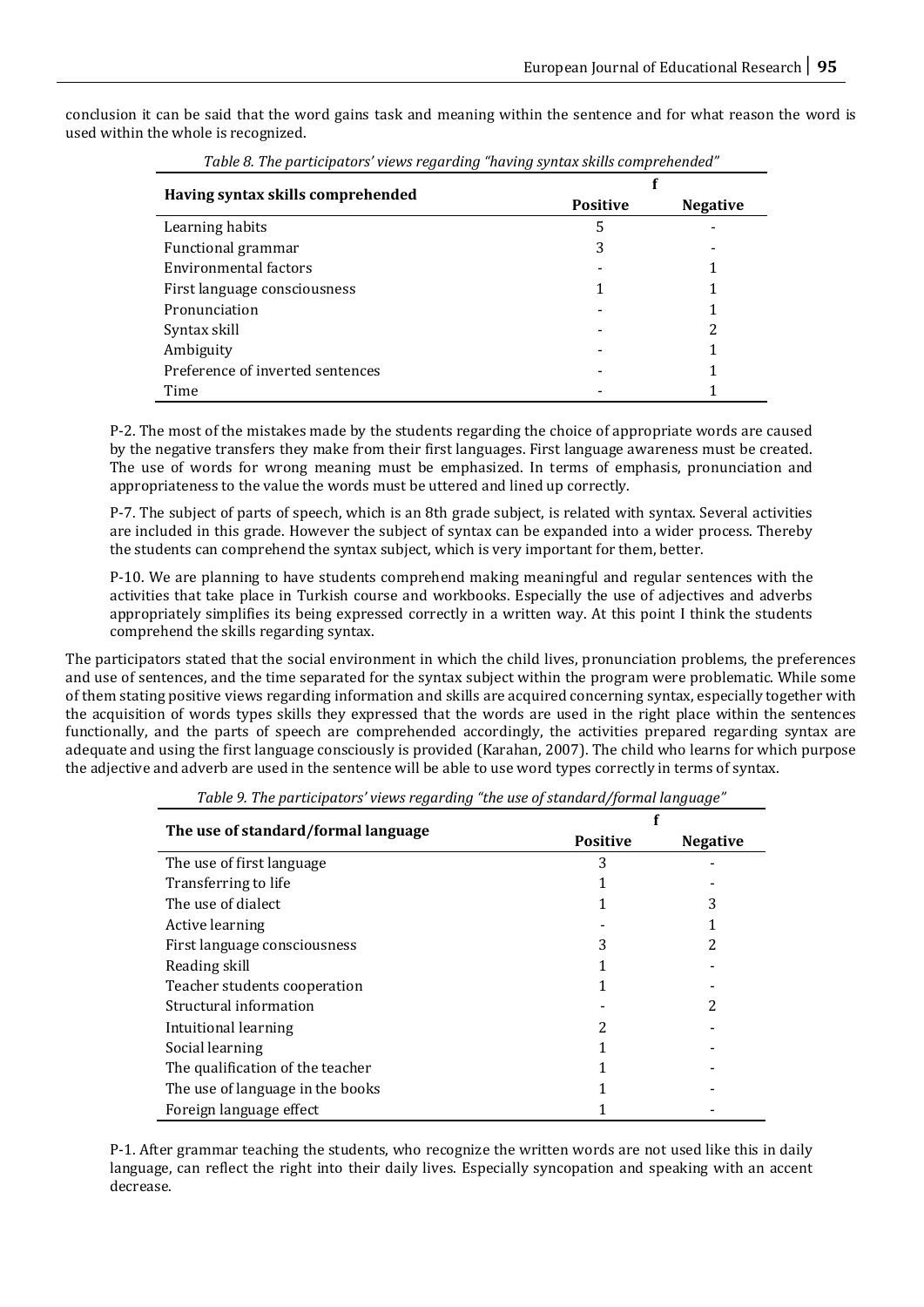P-3. In every stage of the education-training life we were told to make sentences appropriate for the rules of our language by our teachers. It must be told and we must obey it. I think the most effective way to achieve it, is reading. The individuals who read constantly will make correct sentences both in their speaking and writing. Our education training process must be planned as reading based.

P-10. The student, who is familiar with the standard language that takes place in the texts of the course books, learns to use the language correctly. According to the conditions of the geographic region we live in although some students have little pronunciation problems generally the students who use a standard language adapt language rules.

The participators stated positive views regarding our language reaches a standard use and it can be transferred into daily life together with grammar teaching. They stated that the qualification of the teacher, the dialogue between the teacher and the student, affection for the language, first language consciousness, the correct use of the language in the books, by this way the child's learning the standard language by intuition were effective for our language to be spoken in a standard way. However it was stated that the region lived affects the rules of the language to be learned exactly. The main reason for this situation was indicated as we do not have enough language awareness. Grammar rules are like adhesive in the skills of using the language correctly and effectively; because for effective speaking and writing the knowledge and use of grammar rules are needed (Gocer & Sayin, 2014). The written or spoken products of every language must obey the rules of word order of that language; grammar teaching includes the central part for teaching and learning a language (Wornyo, 2016). In order to speak and write with a standard language first of all we need grammar rules. By this way we can provide an association in speaking and writing language. Especially regarding writing skills, knowing to what extent, grammar is needed for producing good sentences in writing adventure will be useful for a teacher (Andrews, 2005). On the contrary a positive directional teaching method which establishes an accurate connection between grammar and writing has not been found yet (Myhill, 2005). However the development of writing skills depends on the regular and persistent studies performed. Every attempt for writing will bring us to a better place than where we are.

| complemented                                  |                 |                 |
|-----------------------------------------------|-----------------|-----------------|
| Having the meaning properties of the language |                 |                 |
| comprehended                                  | <b>Positive</b> | <b>Negative</b> |
| Structural information                        |                 |                 |
| Reading and comprehension skill               |                 |                 |
| Word preference                               |                 |                 |
| Learning habits                               |                 |                 |
| Multi-meaning                                 |                 |                 |
| The quality of the activities                 |                 |                 |
| The association of learning domains           |                 |                 |
| The quality of course books                   |                 |                 |
| Exam based applications                       |                 |                 |
| Association with life                         |                 |                 |
| Systematic approach                           |                 |                 |
| Conceptual information                        |                 |                 |
| Accordance to the child                       |                 |                 |

*Table 10. The views of participators regarding "having the meaning properties of the language comprehended"*

P-5. The Turkish language is very rich in terms of meaning. A word can have a meaning more than one. We can use the words that are just learned in grammar teaching in terms of meaning. Likewise we can give the meaning property of the sentence in grammar teaching.

P-7. The students frequently have examinations in their lives. Turkish takes place in almost every exam. 70% of the Turkish exams are chosen from the questions concerning meaning properties. I think there is not adequate activity regarding having the meaning properties of the language comprehended in workbooks. In recent years one of the reasons for students' being unsuccessful in Turkish lesson exams is this in my opinion.

P-8. The difference of Turkish lesson from other lessons is that it is a part of our daily life. Sometimes when we want to have students comprehend the meaning property of a word the children recognize that they use it in their daily life and start to give examples.

The meaning is each of the concepts the word creates in mind related with other factors within a word, connotation (Korkmaz, 1992). Some of the participators stated negative views regarding lexical properties together with grammar learning domain were not acquired adequately. The words' having different meanings and being concentric in our daily life was stated as an indicator that our language is a living rich language. However the quality of course books and the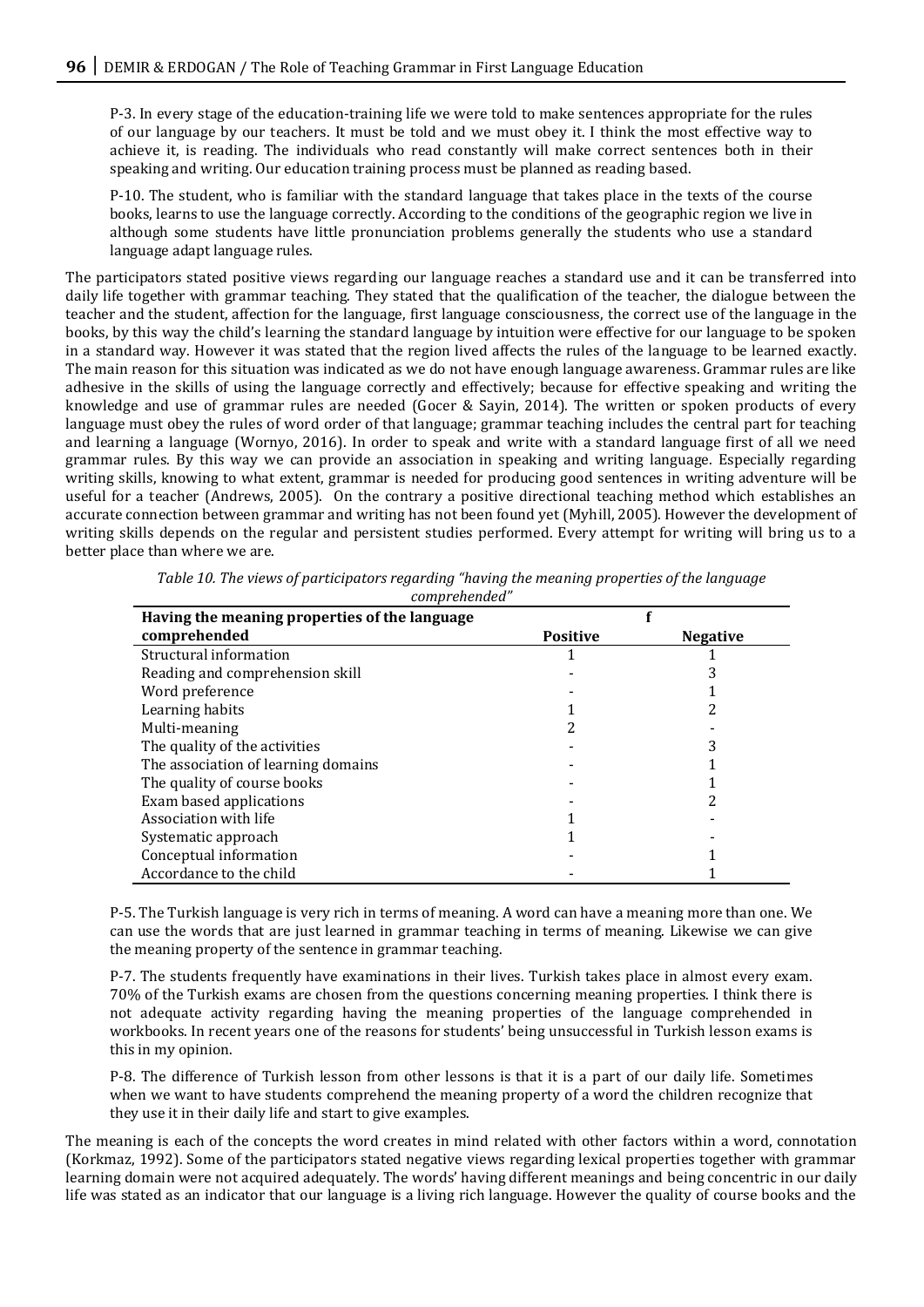accordance of texts in the books for the child, the reflection of lexical properties of the words, the negativities experienced at the point of developing the conceptual knowledge of the children caused inadequacy in having the lexical properties comprehended. It was expressed that the inadequacy in the acquisition of reading and comprehension skills caused failures in central examinations. Reading and inferring from what is read require high level of thinking skill.

| Table 11. The participators' views regarding "grammar teaching" |                 |                 |
|-----------------------------------------------------------------|-----------------|-----------------|
| <b>Views and recommendations</b>                                |                 |                 |
|                                                                 | <b>Positive</b> | <b>Negative</b> |
| The quality of the activities                                   |                 |                 |
| Reading and comprehension skill                                 |                 |                 |
| The grammar being the purpose                                   |                 |                 |
| Teacher guide books                                             |                 |                 |
| Content mistakes                                                |                 |                 |
| Text choice                                                     |                 |                 |
| Speaking skill                                                  |                 |                 |
| Writing skill                                                   |                 |                 |
| Command of grammar                                              |                 |                 |
| Content validity                                                |                 |                 |

P-2. Reading, comprehending, interpreting and designing power emphasizing grammar too much should not form a low profile. Grammar must be supportive of the reading process more contributing child mind in a supportive structure.

P-6. Workbooks must be improved. The miswriting of the words, the wrong activity acquisition makes learning more difficult, which is already hard. In teachers' guide books there are wrong information. For the colleagues who start the occupation it is disadvantage.

P-9. In order to develop reading skills the works of outstanding writers and poets must be included instead of long and ordinary text. The number of the activities is adequate for speaking skill however subject variety must be provided. The subjects must enable students to create different ideas. The writing skills are adequate. The grammar activities are inadequate. They must be at a level to make the subject comprehended. The same acquisition should not be repeated.

The participators stated negative views at the points of text choice concerning grammar teaching, the number and the quality of the activities, its reflecting all of the grammar subjects, the repetition of some acquisitions and the quality of the activities regarding speaking and grammar skills. Grammar being considered as a purpose, keeping reading and comprehension skills in the background, the guide books', which were prepared for the purpose of helping teachers, including mistakes in terms of content are the other negative views uttered. One of the participators stated that the activities regarding the acquisition of writing skills were adequate. Especially in the process based writing approach since initiative writing, preparing draft, reviewing and arranging processes are used it is possible to develop the grammar skills of the students who are exposed to significant and related feedback systematically (Cuéllar, 2013). In addition well performed grammar and word teaching will help students improve their writings (Sermsook, Liamnimitr & Pochakorn, 2017). The students who acquire skills of words and forming sentences provide transferring what they learn to daily life using them especially in writing activities. Teaching grammar is a learning domain we need in the acquisition of all skills regarding speaking and writing the language correctly and effectively and reading and interpreting texts. Within this context language courses must include the development of grammar skills together with fundamental learning domains.

#### **Discussion**

Language, which is a part of common life, has a certain arrangement and this situation emerged some rules. Before starting to school life the individual, who learns the first language from the environment, performs this learning assignment within the scope of a plan together with school. After the individuals start to understand and speak their first language they understand the grammar structure of the language; because the individuals' knowing their first language is only possible through being informed form the language systems that form that language (Erdem & Celik, 2011). After 1970s language education considered grammar as a problem in terms of directing to communication based teaching, student motivation and success and aimed developing fluent communication as the basic purpose (Al-Mekhlafi & Nagaratnam: 2011). On the contrary since grammar rules are like phrases that provide the pieces of a machine function, grammar teaching in language education is a must (Zhang, 2009). Considering language training is performed through texts; teaching the rules and examples that belong to grammar relating with reading/listening texts, will strengthen a language perception that can be integrate with literature and life in the eyes of a child (Gocer & Sayin,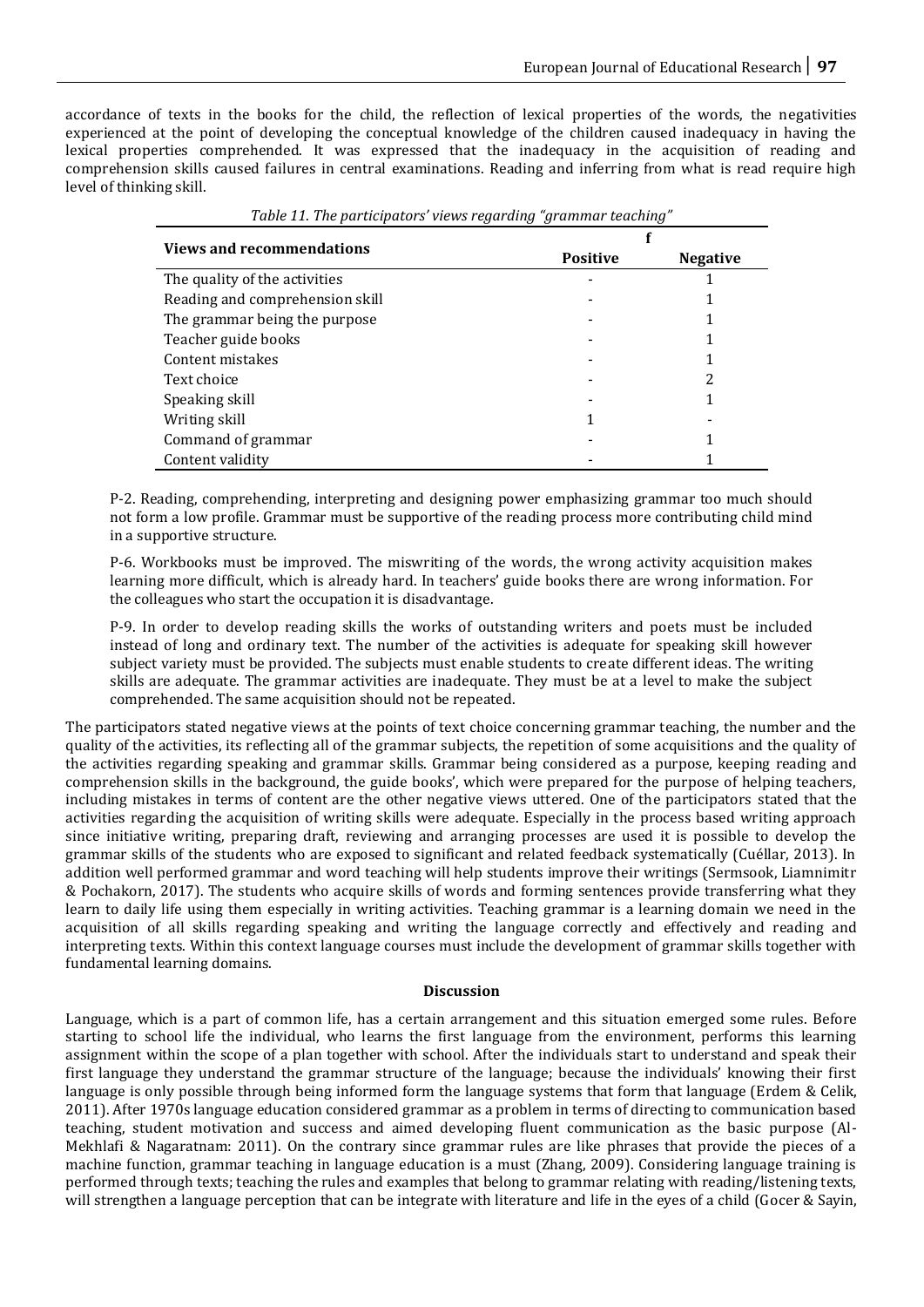2014). The texts that take place in the course books in such a layout, the activities prepared regarding them must be reflecting the grammar properties of the language. However the participators stated that the texts that take place in the course books are determined carelessly, the qualification of the grammar activities prepared according to these texts was not adequate and also they had to carry out alternative studies in addition they expressed that the activities did not include all grammar skills. Therefore in language courses the use of interesting materials like anecdotes, proverbs, short stories, cartoons, caricatures, journal articles, television programs, movies etc. That will draw the students' attention will not only be useful in the compensation of the deficiencies of the course books and will increase the eagerness to learn as well (Thakur, 2015).

Through the texts together with the purpose of enriching the children's vocabulary, we cannot make them meet new words that they can transfer to daily life. In order to perform word teaching the best way correct pronunciation and writing, the correct use of grammar forms, the use of words according to their contextual meaning and learning skill (Mokhtar, 2016). The word level, which will be taught appropriately to the children's age range, must be determined, idioms and proverbs must be comprehended within the scope of a system and the enrichment of vocabulary should be left to chance. If one of the purposes of the first language education is to raise individuals who read, understand what they read and express themselves correctly and effectively, we can only realize this purpose in a planned way.

With a standard/common language together with planning the speaking and writing skills of children the activities regarding the comprehending of orthographic rules are not included in the workbooks adequately. In order to correct the language errors of the students a logical reason cannot be found for the defense of grammar, especially results from the theoretical frame deficiencies within this issue (Myhill, 2005). In the research carried out by Williams it was determined that the open university that will be carried out regarding grammar, especially in adult students group, is necessary for language development and help students recognize their mistakes (2013). The activities in the workbooks especially regarding writing are kept in limited numbers and the existing activities do not reflect the entire subject. Within the course and workbooks it is aimed for children to acquire the writing properties of the words implicitly. However the writing and orthographic errors encountered from time to time within the course books affect the learning skill of the children in a negative way. As a result in order to write correctly in a language knowing the grammar rules is not enough; transferring the word to writing completely and correctly, for the writing to correspond the word it is needed to fill up the writing accepted by everyone with punctuation marks (Uludag, 2002). Therefore the activities, that will make students to acquire writing and punctuation skills together, must be prepared and these skills should not be taught independently. In language education the functional relations of founder elements of a language and the functional linguistic approach in which the choice systems that the language user – just like a computer program presents us in the menu- performs is important (Sun, 2014). Grammar teaching is the process of performing activities that aim to comprehend the sound, form and sentence structures of the language by intuition using some methods and by this way provide them use the language effectively, correctly and properly (Dolunay, 2010).

Teaching type properties of words in a sentence change appropriately to the usage property is a much more effective earning method than making definitions regarding the subject memorized. Teaching the task of the word, why it is used in the sentence requires comprehending the functional properties of words. Together with grammar teaching it was determined that the skills that belong to the word types are acquired however an equal distribution was not indicated within the program. Especially 6th grade Turkish lesson includes a more intensive content in terms of word types. Using the words appropriate for their functional properties requires forming correct sentences in terms of syntax. Within the grammar learning domain it was determined that the children did not have much trouble with acquiring skills regarding syntax, however he allocated time for the subject within the program, the child must be introduced examples in which inverted sentence structures are used more often. Majorly trusting grammar is correct in language production however concentrating on the students that have deficiencies in terms of the cultural and pragmatic side of the language; since concentrating on communication majorly will cause the students who possess fossilized errors be defined as successful students, contemporary education style including programs must be in an eclectic structure (Ahmed & Alamin, 2012).

Since the rules of the language are the fundamental tools of correct speaking and writing, teaching grammar has a role that supports the development of other language skills in history (Gocer & Sayin, 2014). Among the people who speak the same language a standard language is very important for the continuance of a healthy communication. However it can be said that the sociocultural texture of the region lived causes the children use the language incorrectly especially during speaking. The researches indicate that the students who do not have qualified and programmed grammar training are more under the risk of fossilization compared to those who have (Zhang, 2009). Since a person cannot communicate successfully without having command of language rules teaching grammar, which does not neglect communicational aspects, must be carried out dialectically (Kong, 2011). Protecting, developing the first language and utilizing from every opportunity it has, is possible through knowing all properties of the language and functioning its delicacies (Demir & Yapici, 2007). Another issue that the participators mentioned as an important deficiency is the limited number of activities regarding reflecting the lexical properties of the language. Especially while the skills that belong to grammar are emphasized semantics is kept in the background.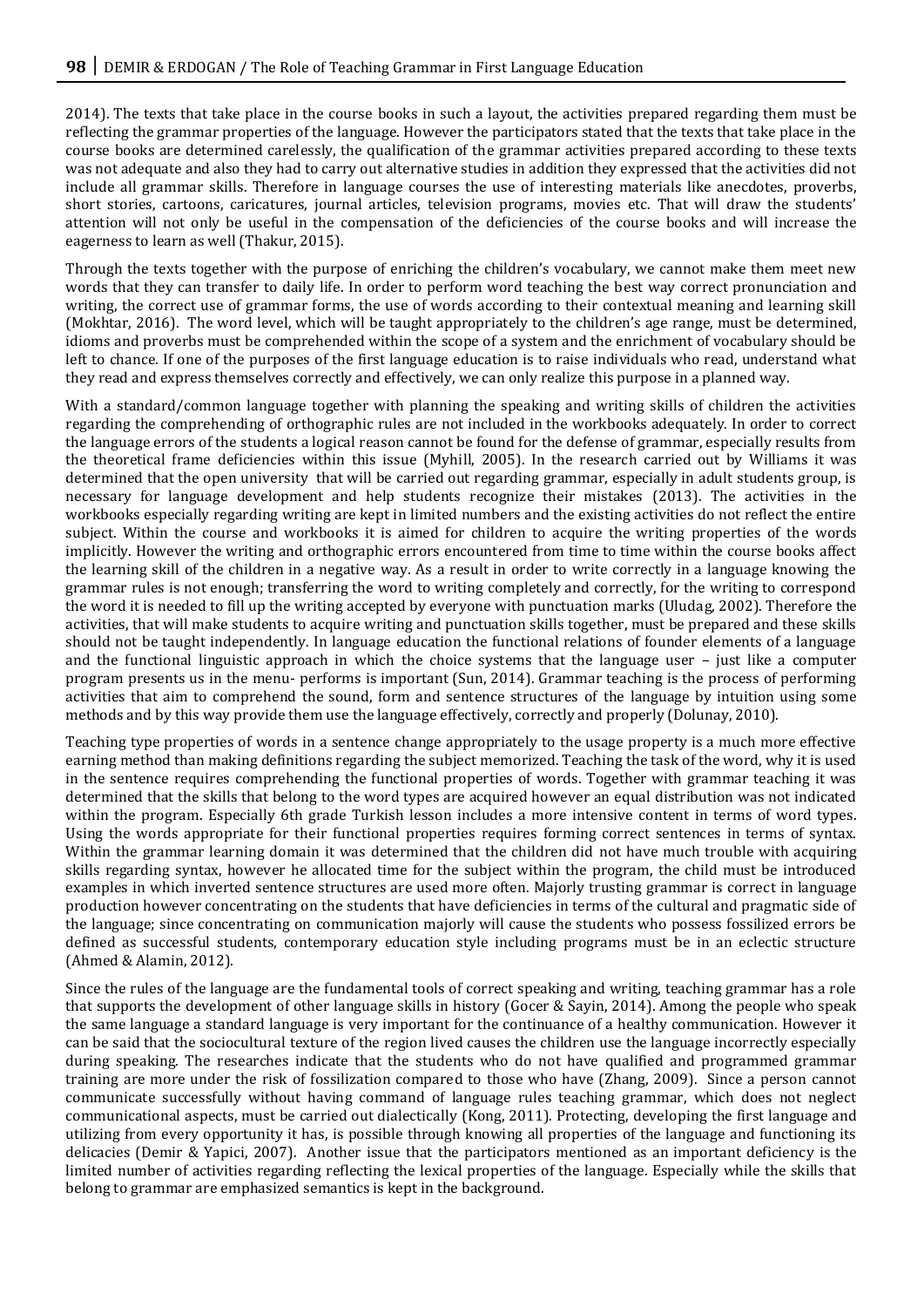In conclusion in order to speak and write the language correctly and effectively a strong grammar skill is needed. Grammar functions as a rule that makes language output possible and is defined as the chance of being brought together for forming correct sentences (Irzawati & Asiah, 2013). From this point of view including grammar skill among other learning domains took it out of being abstract. However there are problems at the point of the qualification of the activities that belong to grammar and its including all subjects.

#### **Conclusion and Recommendations**

Within the research during the training of grammar skills which is one of the language education learning domains it was determined that there were some problems in some issues. One of the major problems is the properties of the texts in which first language education is based on. It was stated that the reading and listening texts that take place within the course books were not appropriate for the children and they were not chosen among the qualified examples of the literature in addition these texts were not adequate at the point of teaching new words to the children. Language education must be carried out through desirable texts for reading that reflect the rich vocabulary of our language. Also the words, which can be used in daily life, that are appropriate for every grade must be determined and through these texts the vocabulary of the child must be enhanced. To achieve this use dictionary must be encouraged and the use of the new words learned in the speaking and writing activities must be promoted. Since grammar teaching is carried out through texts the quality of the activities depends on the text. The activities must be qualified enough to reinforce the subject learned. Otherwise the teacher performs a grammar based lesson apart from the workbooks making alternative studies. This situation causes an independent grammar teaching apart from reading, listening, speaking and writing education. Whereas, grammar must be taught considering all learning domains integrated instead of seeing it as a distinct lesson.

In grammar teaching the deficiencies of the students regarding speaking and writing skills must be determined. The child, who learns word, word type and sentence structures, must be provided to learn all these correctly. In addition the usage properties of punctuation marks can be acquired together with writing skill. After examining the children's errors regarding writing and punctuation feedback must be given. The activities that take place in the workbooks regarding writing and punctuation skill must be given together and their number must be increased. The purpose should not be raising individuals who memorize definition/example but cannot separate and apply what they learn on an independent sentence or text. Grammar teaching must be planned in a way that the child will learn actively by intuition and out of being abstract.

#### **References**

- Ahmed, S. & Alamin, A. (2012). The communicative approaches revisited and the relevance of teaching grammar. *English Language Teaching*. www.ccsenet.org/elt Vol. 5, No.1; January 2012.
- Alghanmi, B. & Shukri, N. (2016). The relationship between teachers' beliefs of grammar instruction and classroom practices in the saudi context. *English Language Teaching*. ISSN 1916-4742, E-ISSN 1916-4750. Vol. 9, No. 7; 2016.
- Al-Mekhlafi, A. M. & Nagaratnam, R. P. (2011). Difficulties in teaching and learning grammar in an EFL context. *International Journal of Instruction*. www.e-iji.net p-ISSN 1694-609X. e-ISSN: 1308-1470. July 2011, Vol. 4, No. 2.
- Andrews, R. (2005). Knowledge about the teaching of [sentence] grammar: The state of play. *English Teaching: Practice and Critique*. December, 2005, Volume 4, Number 3, pp. 69-76.
- Arulselvi, E. (2011). Effect of instructional media in the learning of English grammar on the achievement of teacher training students at Namakkal district. i-manager's *Journal on English Language Teaching*. Vol. 1, No. 3, July-September 2011.
- Azar, B. (2007). Grammar-based teaching: A practitioner's perspective. *TESL-EJ: Teaching English as a Second or Foreign Language.* Volume 11, Number 2, September 2007.
- Bao, J. & Sun, J. (2010). English grammatical problems of Chinese undergraduate students. *English Language Teaching*. www.ccsenet.org/elt. Vol. 3, No. 2; June 2010.
- Bao, X. (2015). Senior high school students' errors on the use of relative words. *English Language Teaching*. ISSN 1916- 4742, E-ISSN 1916-4750. Vol. 8, No. 3; 2015.
- Bilgin, N. (2014). *Sosyal Bilimlerde Icerik Analizi: Teknikler ve Ornek Calismalar*. Ankara: Siyasal Kitabevi.
- Bozavli, E. (2017). Effect of phonetic association on lexis learning in natural language context: a comparative study of English, French and Turkish words. *Educational Research and Reviews.* [www.academicjournals.org/ERR.](http://www.academicjournals.org/ERR) Vol. 12(2), pp. 45-53, 23 January, 2017. Doi: 10.5897/ERR2016.3104
- Buyukozturk, S., Kilic Cakmak, E., Akgun, O. E., Karadeniz, S. & Demirel, F., (2014). *Bilimsel arastirma yontemleri*. Ankara, Pegem Akademi.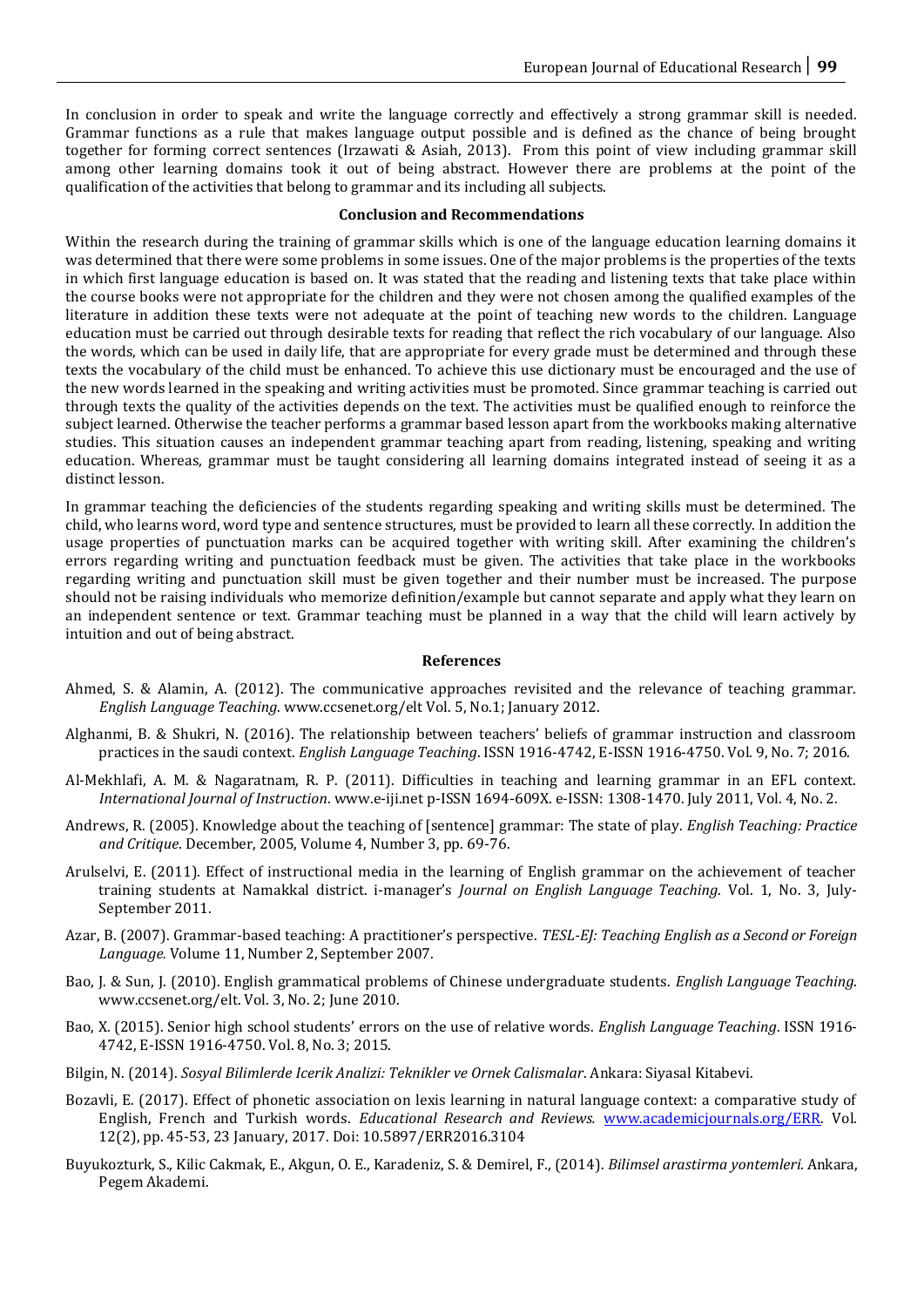- Corzo, C. C. (2013). Formal grammar instruction: theoretical aspects to contemplate its teaching. *PROFILE: Issues in Teachers' Proffessional Development*. ISSN 1657-0790 (printed), 2256-5760 (online). Vol. 15, No. 2, October 2013.
- Creswell, J. W. & Plano Clark, V. L. (2015). *Karma yontem arastirmalari: Tasarimi ve yurutulmesi*. (Cev. Edt. Yuksel Dede ve Selcuk Besir Demir), Ankara: Ani yayincilik.
- Creswell, J. W. (2016a). *Arastirma deseni: Nitel, nicel ve karma yontem yaklasimlari*. (Cev. Edt. Selcuk Besir Demir), Ankara: Egiten Kitap
- Creswell, J. W. (2016b). *Nitel arastirma yontemleri: Bes yaklasima gore nitel arastirma yontemleri.* (Cev. Edt. Mesut Butun ve Selcuk Besir Demir), Ankara: Siyasal Kitabevi.
- Cuéllar, M. T. A. (2013). Process writing and the development of grammatical competence. *HOW, A Colombian Journal for Teachers of English*. ISSN 0120-5927. October 2013, pp. 11-35.
- Demir, C. & Yapici, M. (2007). Ana dili olarak Turkcenin ogretimi ve sorunlari. *Sosyal Bilimler Dergisi*, *9*(2), S. 177-192.
- Dolunay, S. K. 2010. Dil bilgisi ogretiminin amaci ve onemi. *TUBAR*-XXVII-Bahar, s. 275-284.
- Erdem, I. & Celik, M. (2011). Dil bilgisi ogretim yontemi uzerine degerlendirmeler. *Turkish Studies – International Periodical For The Language, Literature and History of Turkish or Turkic.* Vol. 6/1 Winter. p.1030-1041.
- Ezzi, N. A. A. (2012). Yemeni teachers' beliefs of grammar teaching and classroom practices. *English Language Teaching*. ISSN 1916-4742, E-ISSN 1916-4750. Vol. 5, No. 8; 2012.
- Fearn, L. & Farnan, N. (2007). When is a verb? Using functional grammar to teach writing. *Journal of Basic Writing*. Vol. 26, No. 1, 2007.
- Feng, Zhiwen (2013). Functional grammar and its implications for English teaching and learning. *English Language Teaching*. ISSN 1916-4742, E-ISSN 1916-4750. Vol. 6, no. 10.
- Gocer, A. (2015). Temel dil becerilerinin gelistirilmesinde dil bilgisi ogrenme alaninin yeri, islevi ve ogretimi: butunluk ilkesi ve tumevarim yontemi ekseninde tematik bir yaklasim. *Egitim ve Ogretim Arastirmalari Dergisi*. ss. 233-242.
- Gocer, A. & Sayin, H. (2014). 6, 7 ve 8. sinif Turkce kilavuz kitaplarindaki metinlerin dil bilgisi ogretimindeki yeterliligi ve kullanim durumlarinin incelenmesi. *Journal of European Education JEE.* ISSN 2146-2674, Vol. 4 Issue 2, s.11-28.
- Gutiérrez, X. (2017). Explicit knowledge of the Spanish subjunctive and accurate use in discrete-point, oral production, and written production measures. *Canadian Journal of Applied Linguistics*. 20, 1 (2017): 1-30
- Gunes, F. (2012). Testlerden etkinliklere Turkce ogretimi. *Dil ve Edebiyat Egitimi Dergisi*. Cilt 1, Sayi 1, S. 31-42.
- Gunes, F. (2013). Turkcede metin ogretimi yerine metinle ogrenme. *Adiyaman Universitesi Sosyal Bilimler Enstitusu Dergisi Turkcenin Egitimi Ogretimi Ozel Sayisi*. Sayi 11, S. 605-637.
- Huang, J. (2010). Grammar instruction for adult English language learners: a task-based learning framework. *Journal of Adult Education*. Vol. 39, No. 1, 2010.
- Irzawati, I. & Asiah, N. (2013). Using webquest in learning grammar: students' perceptions in higher education. *Advances in Language and Literary Studies*. Vol. 4, No. 1; January 2013.
- Imer, K., Kocaman, A., Ozsoy, A. S. (2013). *Dilbilim sozlugu*. Istanbul, Bogazici Universitesi Yayinevi.
- Iscan, A. (2007). Islevsel dil bilgisinin Turkce ogretimindeki yeri. *Ataturk Universitesi Sosyal Bilimler Enstitusu Dergisi*. Sayi 1, ss. 253-258.
- Karahan, L. (2007). *Turkcede soz dizimi*. Ankara, Akcag.
- Karasar, N. (2009). *Bilimsel arastirma yontemi*. Ankara, Nobel Yayincilik.
- Kong, N. (2011). Establishing a comprehensive English teaching pattern combining the communicative teaching method and the grammar-translation method. *English Language Teaching.* www.ccsenet.org/elt Vol. 4, No. 1; March 2011.
- Korkmaz, Z. (1992). *Gramer terimleri sozlugu*. Ankara, TDK.
- Li, Z. & Song, M. (2007). The relationship between traditional English grammar teaching and communicative language teaching. *US-China Education Review*. ISSN1548-6613, USA. Volume 4, No. 1 (Serial No. 26), Jan. 2007.
- Miles, M. B. & Huberman, A. M. (2016). *Genisletilmis bir kaynak kitap: Nitel veri analizi*. (Cev.: S. A. Altun, A. Ersoy). Ankara, Pegem Akademi.